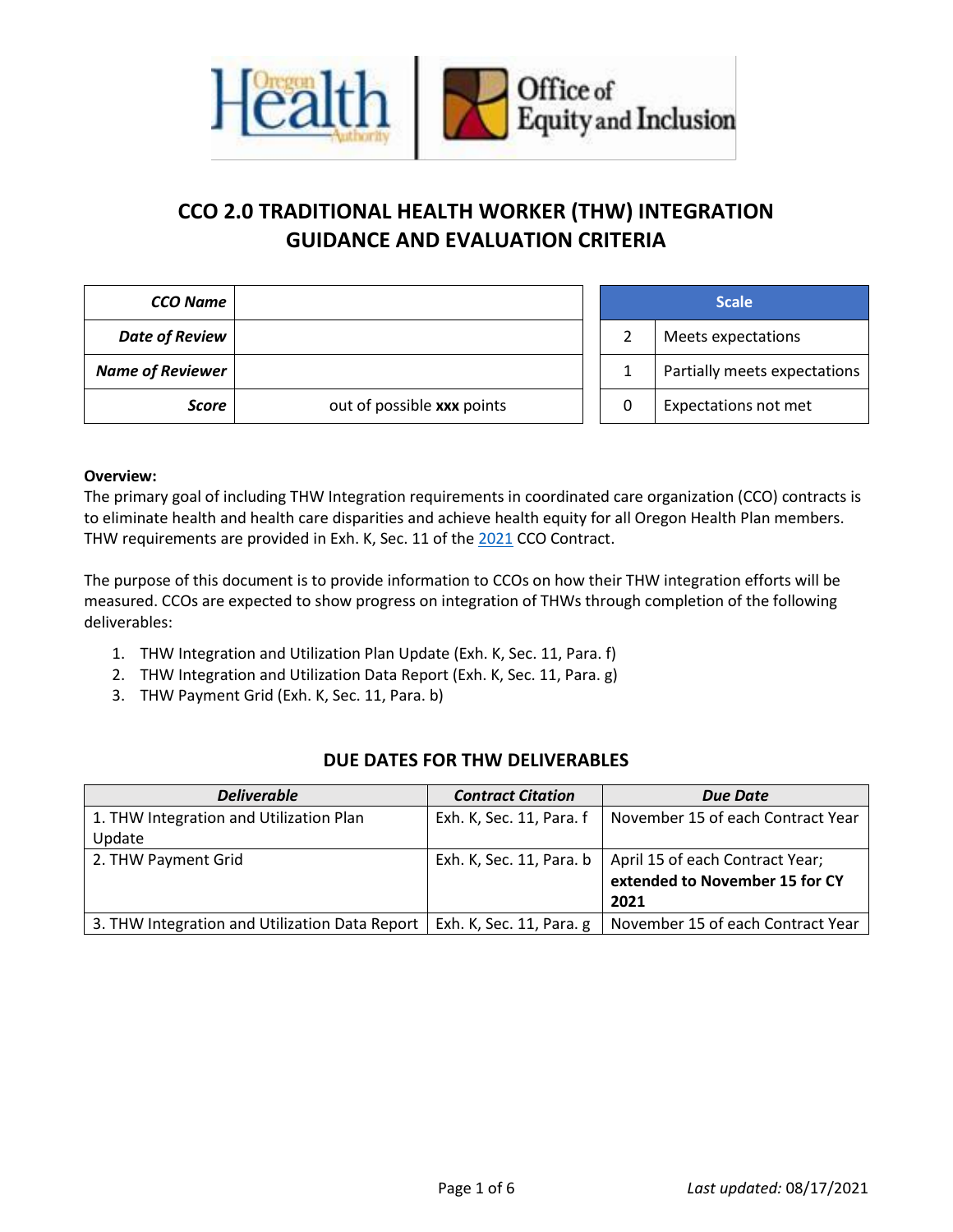## **1. THW Integration and Utilization Plan – Evaluation Criteria**

*Pursuant to Exh. K, Sec. 11, Para. f, the THW Integration and Utilization Plan, which includes the THW Liaison job description, is subject to OHA review and approval. The criteria in this table will be used to evaluate the Plan and job description.*

| <b>Requirements</b>                                                                                                                                                                                                           | <b>Source</b>                                                      | <b>Required Elements</b>                                                                                                                                                                                                                                                                                                                                                                                                                                                                                                                                                                                                                                                                                                                                                                                                                             |  |
|-------------------------------------------------------------------------------------------------------------------------------------------------------------------------------------------------------------------------------|--------------------------------------------------------------------|------------------------------------------------------------------------------------------------------------------------------------------------------------------------------------------------------------------------------------------------------------------------------------------------------------------------------------------------------------------------------------------------------------------------------------------------------------------------------------------------------------------------------------------------------------------------------------------------------------------------------------------------------------------------------------------------------------------------------------------------------------------------------------------------------------------------------------------------------|--|
| <b>THW Integration Plan</b><br>describes how CCO will:                                                                                                                                                                        | <b>CCO contract - Exh.</b><br>K, Sec. 11, Paras. a<br>and e        | CCO must address how the following components<br>are met:                                                                                                                                                                                                                                                                                                                                                                                                                                                                                                                                                                                                                                                                                                                                                                                            |  |
| Integrate THWs into health<br>care delivery services                                                                                                                                                                          | Exh. K, Sec. 11,<br>Para. a (1)                                    | Clinical setting (PCPCH) contracts that promote<br>$\bullet$<br>inclusion of THWs on primary care teams<br>Other provider strategies for increasing THW<br>utilization and contracting (e.g. Supporting and<br>building infrastructure hubs across the state like<br>Doula hubs)<br><b>Contracts with Community Based Organizations</b><br>(CBOs) to fund community based THWs<br>Description of how CCO addresses barriers to<br>integration and utilization of THWs and provision<br>of services to members                                                                                                                                                                                                                                                                                                                                        |  |
| Communicate to members<br>about the scope of practice,<br>benefits, and availability of<br>THW services (all member<br>communications must follow<br>relevant member<br>communication regulations<br>and contract provisions) | Exh. K, Sec. 11,<br>Para. a (2)<br>Exh. K, Sec. 11,<br>Para. e (3) | Member handbook includes section on THWs<br>$\bullet$<br>addressing the benefits and availability of THW<br>services. OHA will use this element using the 2021<br>Member Handbook submission. Beginning with<br>the 2021 Member Handbook submission, OHA will<br>ask CCOs to include relevant THW information in<br>the covered services section (e.g., doulas in<br>maternal health section; peers in behavioral<br>health section).<br>Written notice to members about the availability<br>of THWs (e.g., doulas for pregnant women)<br>CCO webpage has information about THW<br>٠<br>availability<br>CCO demonstrates to its members how to avail<br>and utilize THW related services in all settings<br>using various communication tools in multiple<br>accessible formats including translated<br>brochures/flyers, audio and visual materials |  |
| Communicate to providers<br>about the scope of practice,<br>benefits, and availability of<br><b>THW services</b>                                                                                                              | Exh. K, Sec. 11,<br>Para. a (2)<br>Exh. K, Sec. 11,<br>Para. e (4) | Include a section on THWs in provider manual for<br>quick access (e.g., How to access Peers, CHWs and<br>other THWs)<br>Targeted CMEs on integrating THWs into care<br>teams and referral to community based THWs                                                                                                                                                                                                                                                                                                                                                                                                                                                                                                                                                                                                                                    |  |
| Measure baseline utilization<br>and performance over time                                                                                                                                                                     | Exh. K, Sec. 11,<br>Para. a (5)                                    | Demonstrate baseline measurement through<br>٠<br>THW Integration and Utilization Report (using the<br>template starting 2021)                                                                                                                                                                                                                                                                                                                                                                                                                                                                                                                                                                                                                                                                                                                        |  |
| Increase member utilization of<br><b>THWs</b>                                                                                                                                                                                 | Exh. K, Sec. 11,<br>Para. a (3)                                    | See member and provider communication<br>strategies above                                                                                                                                                                                                                                                                                                                                                                                                                                                                                                                                                                                                                                                                                                                                                                                            |  |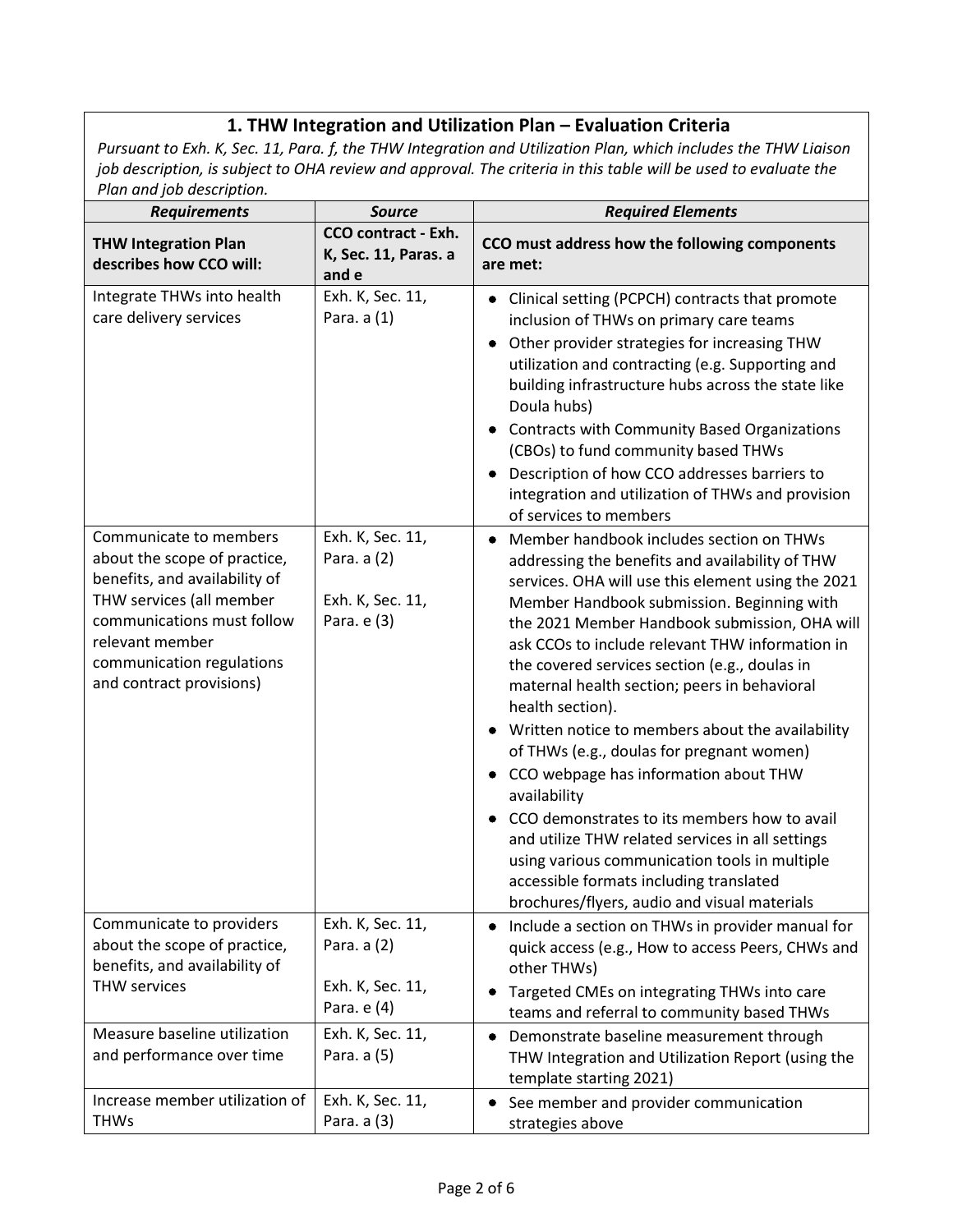|                                                                                                                                                                                          |                                                                                                         | • See integration into health services strategies<br>above                                                                                                                                                                        |
|------------------------------------------------------------------------------------------------------------------------------------------------------------------------------------------|---------------------------------------------------------------------------------------------------------|-----------------------------------------------------------------------------------------------------------------------------------------------------------------------------------------------------------------------------------|
| Implement OEI's THW best<br>practices, including<br>contracting with CBOs<br>See THW Best Practices below                                                                                | Exh. K, Sec. 11,<br>Para. a (4)                                                                         | Incorporate best practices into CCO policies and<br>٠<br>procedures<br>Incorporate best practices into THW and provider<br>٠<br>contracting strategies<br>Incorporate best practices into THW Integration<br>and Utilization Plan |
| Use the THW liaison position<br>to increase access to members<br>and increase recruitment and<br>retention of THWs in the<br>CCO's provider network<br>See THW Liaison Position<br>below | Exh. K, Sec. 11,<br>Para. a (6)                                                                         | Incorporate goals into THW liaison position<br>٠<br>description<br>Incorporate THW liaison role in CCO decision-<br>٠<br>making regarding improvements to THW<br>integration and utilization efforts                              |
| <b>Requirements</b>                                                                                                                                                                      | <b>Source</b>                                                                                           | <b>Required Elements</b>                                                                                                                                                                                                          |
| <b>CCO collaborates with OHA's</b><br><b>THW Commission to</b><br>implement best practices to<br>enhance organizational<br>capacity to:                                                  | <b>CCO contract - Exh.</b><br>K, Sec 11, Para. c;<br><b>Traditional Health</b><br><b>Worker Toolkit</b> | CCO must address how the following components<br>will be met:                                                                                                                                                                     |
| <b>Contract with CBOs</b>                                                                                                                                                                | Exh. K, Sec. 11,<br>Para. $(c)(1)$ ;<br><b>Traditional Health</b><br>Worker Toolkit, p.<br>16           | • Submit evidence of THW contracts with CBOs or<br>contracts that support CBOs<br>Include description in the THW Integration and<br>Utilization Plan of any existing or planned<br>contracts with CBOs                            |
| Align and retain THW<br>workforce                                                                                                                                                        | Exh. K, Sec. 11,<br>Para. c (2);<br><b>Traditional Health</b><br>Worker Toolkit, p.<br>15               | Submit relevant policies and procedures<br>٠<br>Include description in your THW Integration and<br>Utilization Plan demonstrating how this best<br>practice has been or will be implemented                                       |
| THW support and supervision                                                                                                                                                              | Exh. K, Sec. 11,<br>Para. c (3);<br><b>Traditional Health</b><br>Worker Toolkit, p.<br>17               | • Submit relevant policies and procedures<br>Include description in your THW Integration and<br>Utilization Plan demonstrating how this best<br>practice has been or will be implemented                                          |
| Supervision competencies                                                                                                                                                                 | Exh. K, Sec. 11,<br>Para. c (4);<br><b>Traditional Health</b><br>Worker Toolkit, p.<br>17               | Submit relevant policies and procedures<br>Include description in your THW Integration and<br>Utilization Plan demonstrating how this best<br>practice has been or will be implemented                                            |
| Understanding THW provider<br>enrollment                                                                                                                                                 | Exh. K, Sec. 11,<br>Para. c (5)                                                                         | Submit relevant policies and procedures<br>Include description in your THW Integration and<br>Utilization Plan demonstrating how this best<br>practice has been or will be implemented                                            |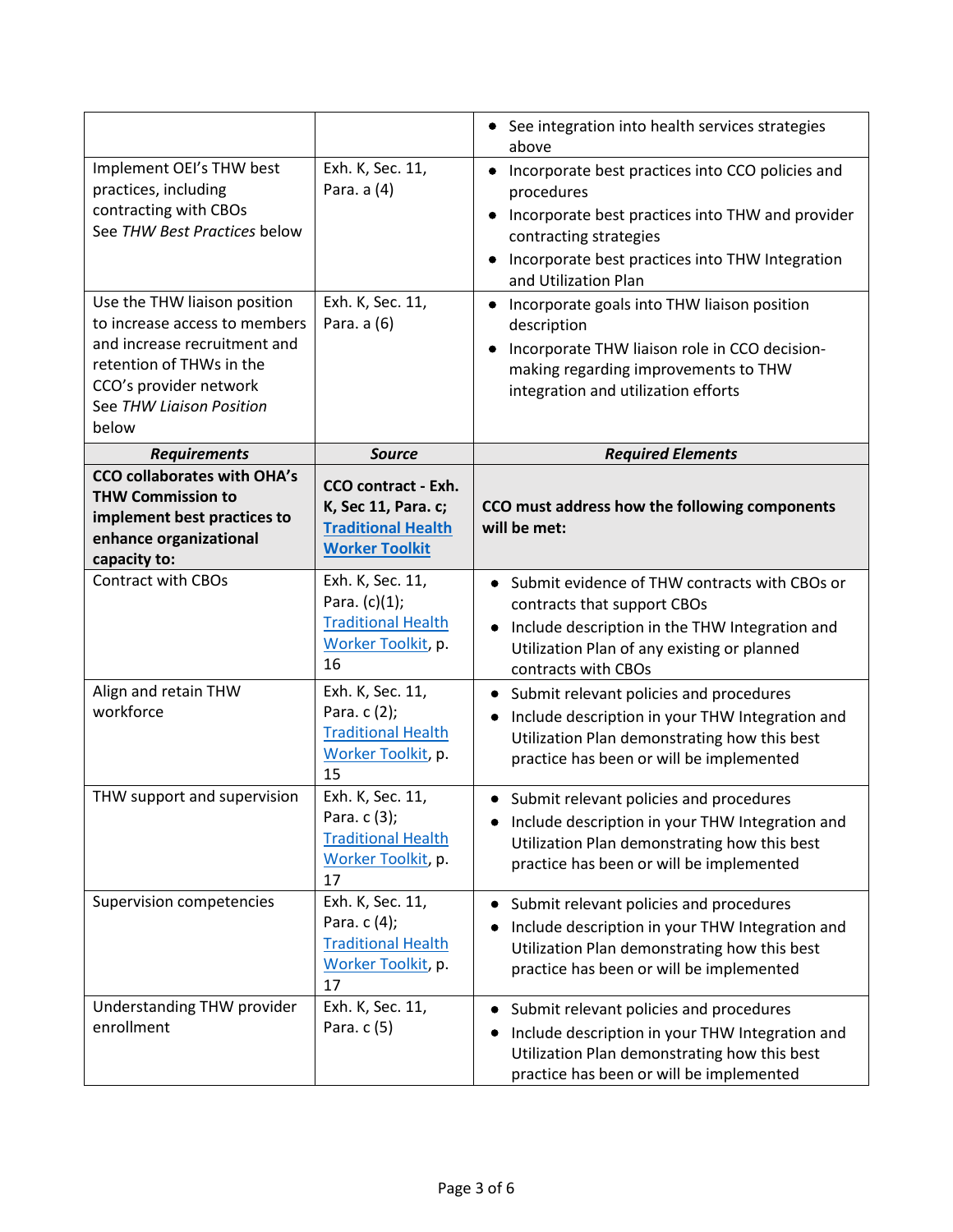| Improve billing and payment<br>procedures             | Exh. K, Sec. 11,<br>Para. c (6); THW<br><b>Resources Webpage</b>                                    | Submit relevant policies and procedures<br>Include description in your THW Integration and<br>Utilization Plan demonstrating how this best<br>practice has been or will be implemented |
|-------------------------------------------------------|-----------------------------------------------------------------------------------------------------|----------------------------------------------------------------------------------------------------------------------------------------------------------------------------------------|
| Understand benefits of<br>integrating individual THWs | Exh. K, Sec. 11,<br>Para. $c(7)$ ;<br><b>Traditional Health</b><br>Worker Toolkit, pp.<br>$10 - 14$ | Submit relevant policies and procedures<br>Include description in your THW Integration and<br>Utilization Plan demonstrating how this best<br>practice has been or will be implemented |
| Understand THW scope of<br>practice                   | Exh. K, Sec. 11,<br>Para. $c(8)$ ;<br><b>Traditional Health</b><br>Worker Toolkit, pp.<br>$4 - 9$   | Submit relevant policies and procedures<br>Include description in your THW Integration and<br>Utilization Plan demonstrating how this best<br>practice has been or will be implemented |

#### **2. THW Payment Grid – Guidance** *The THW Payment Grid is not currently subject to OHA review and approval. The information in this table is provided to assist the CCO in developing its Grid. OHA may provide recommendations to the CCO for how to improve its Grid so it addresses the elements provided below. Requirements Source Required Elements*  **CCO establishes a payment grid CCO contract - Exh. K, Sec. 11, Para. b CCO must address how the following components will be met:** Includes payment models for each THW worker type (based b on OHA and THW Commission guidelines) Exh. K, Sec. 11, Para. • Include payment models which address Fee for-Service, alternative payment models such as bundled payments and per-Member per month payments, direct employment for:

| on OHA and THW Commission<br>guidelines)                                                        |                                                                                                                       | bundled payments and per-Member per month<br>payments, direct employment for:<br><b>Community Health Workers</b><br>$\circ$<br><b>Doulas</b><br>$\circ$<br><b>Peer Support Specialists</b><br>$\circ$<br><b>Family Peers</b><br>• Youth Peers<br><b>Peer Wellness Specialists</b><br>$\circ$<br><b>Family Peers</b><br>" Youth Peers<br><b>Patient Health Navigators</b><br>$\circ$ |
|-------------------------------------------------------------------------------------------------|-----------------------------------------------------------------------------------------------------------------------|-------------------------------------------------------------------------------------------------------------------------------------------------------------------------------------------------------------------------------------------------------------------------------------------------------------------------------------------------------------------------------------|
| <b>Requirements</b>                                                                             | <b>Source</b>                                                                                                         | <b>Required Elements</b>                                                                                                                                                                                                                                                                                                                                                            |
| <b>Best Practices</b><br>from the THW Commission's<br><b>Core Principles for THW</b><br>Payment | <b>Recommendations</b><br>for Traditional<br><b>Health Worker</b><br><b>Payment Models</b><br><b>Core Principles)</b> | CCO must address how the following components<br>will be met:                                                                                                                                                                                                                                                                                                                       |
| Payment is sustainable and<br>continuous                                                        | Recommendations<br>for Traditional<br><b>Health Worker</b><br><b>Payment Models</b><br>(Core Principles), #1,<br>p. 1 | Payment arrangements involve a continuous<br>funding source with no expiration date<br>Payment rates are sufficient to sustain THW<br>positions and program costs                                                                                                                                                                                                                   |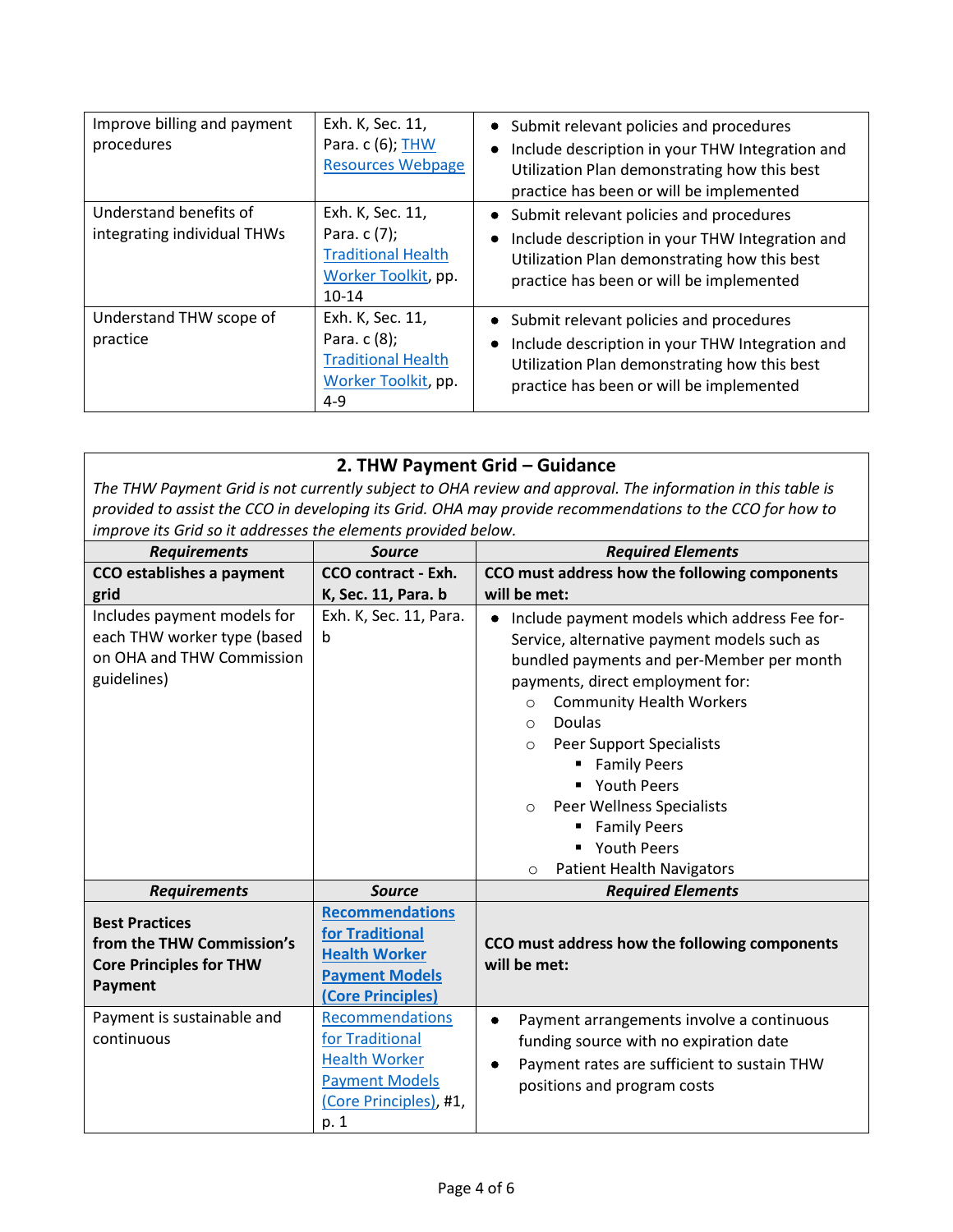| Payment is comprehensive                          | Recommendations<br>for Traditional<br><b>Health Worker</b><br><b>Payment Models</b><br>(Core Principles), #2,<br>p. 1        | Payment arrangement allows THW employer to<br>expect THW to perform the full range of services<br>for which they are certified                                   |
|---------------------------------------------------|------------------------------------------------------------------------------------------------------------------------------|------------------------------------------------------------------------------------------------------------------------------------------------------------------|
| Community and equity driven                       | <b>Recommendations</b><br>for Traditional<br><b>Health Worker</b><br><b>Payment Models</b><br>(Core Principles), #3,<br>p. 1 | Payment arrangements supports culturally<br>specific community-based THWs and CBOs, not<br>only clinic-based THWs                                                |
| Not solely contingent upon<br>short-term outcomes | Recommendations<br>for Traditional<br><b>Health Worker</b><br><b>Payment Models</b><br>(Core Principles), #4,<br>p. 1        | Payment is not solely based on a short-term<br>health outcome or process measure (e.g.,<br>number of members with reduced A1C or<br>adolescent well care visits) |

## **3. THW Integration and Utilization Data Report – Guidance**

*The THW Integration and Utilization Report is not currently subject to OHA review and approval. The information in this table is provided to assist the CCO in developing its Report. OHA may provide recommendations to the CCO for how to improve its Report so it addresses the elements provided below.*

| <b>Requirements</b>                                                                                                                                                 | <b>Source</b>                                            | <b>Required Elements</b>                                                                                                                                                                                                                                                                               |
|---------------------------------------------------------------------------------------------------------------------------------------------------------------------|----------------------------------------------------------|--------------------------------------------------------------------------------------------------------------------------------------------------------------------------------------------------------------------------------------------------------------------------------------------------------|
| <b>CCOs shall collect data to</b><br>measure integration and<br>utilization of THWs and<br>report it to OHA using OHA's<br>reporting template. The<br>report shall: | CCO contract - Exh.<br>K, Sec. 11, Paras. g,<br>h, and i | CCO must address how the following components<br>will be met:                                                                                                                                                                                                                                          |
| Include an assessment of<br>member satisfaction with<br><b>THW services</b>                                                                                         | Exh. K, Sec. 11,<br>Para. $g(1)$                         | Add THW questions to an existing member<br>$\bullet$<br>satisfaction survey and administer it on an annual<br>basis<br>Compile and analyze grievance and appeal data<br>related to THWs<br>Prompt customer service reps to ask questions<br>about THW services at the end of calls and collect<br>data |
| Include the ratio of THWs to<br>the total number of CCO<br>members                                                                                                  | Exh. K, Sec. 11,<br>Para. $g(2)$                         | Include the ratio of each worker type to each<br>$\bullet$<br>member or each relevant group of members (e.g.,<br>doulas to pregnant women)<br>Include the ratio of all THWs to all CCO members                                                                                                         |
| Include the number of each<br>THW worker type in your<br>network: CHW, doulas, peer<br>support specialists, peer                                                    | Exh. K, Sec. 11,<br>Para. $g(3)$                         | Include the number of each worker type<br>٠                                                                                                                                                                                                                                                            |